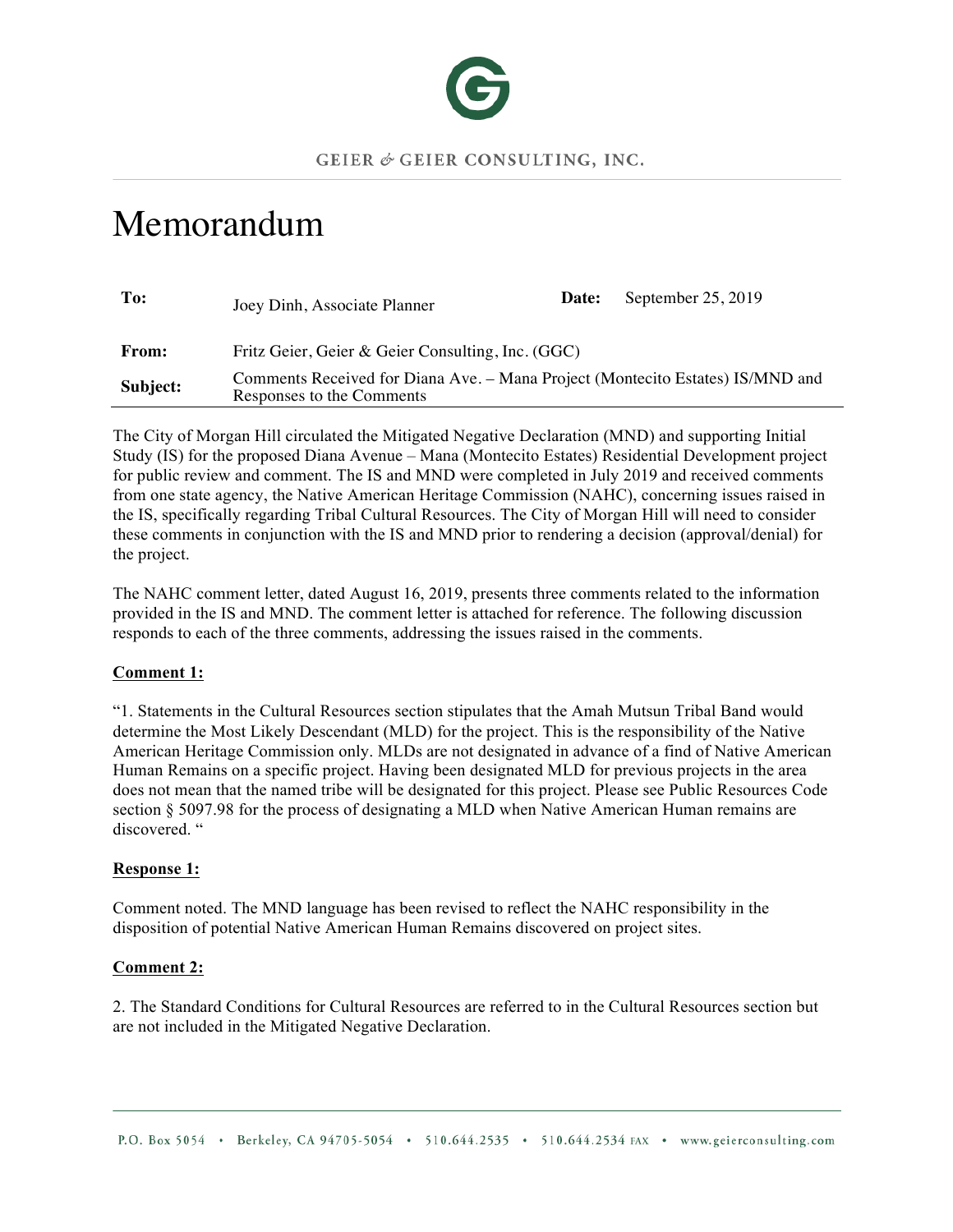Memo to Joey Dinh September 25, 2019 Page 2 of 2

## **Response 2:**

The Standard Conditions for Cultural Resources and Tribal Cultural Resources applied by the City of Morgan Hill have been added to the MND.

## **Comment 3:**

3. Having previously reviewed the Standard Conditions for the City of Morgan Hill, there are 2 errors that need to be corrected (in addition to naming a tribe as MLD referenced above):

a. The NAHC policy referenced in Standard Condition CUL-1 is a DRAFT document and is not in force at this time. There is no prohibition of the same tribe being monitors and a designated MLD for the project.

b. The Most Likely Descendant (MLD) timeline in the Mitigation Measure CUL-4 is incorrect. Public Resources Code § 5097.98 specifies that an MLD has **48 hours after being allowed access to the site** to make recommendations for disposition of the remains and associated grave goods.

## **Response 3:**

This comment provides clarifications to NAHC policies and recommends changes/corrections to the City's Standard Conditions for the treatment of Native American Human Remains. While not direct CEQA issues, the City would be advised to make appropriate changes to the Municipal Code for consistency with the Public Resources Code, as referenced in Comment #3.

## **Conclusion**

The comments provided by the NAHC provide updated information for the evaluation of environmental impacts on cultural and tribal cultural resources, and will be helpful for future assessment of projects' potential impacts on these resources. However, the information provided does not alter conclusions of the IS and MND, i.e. all potentially significant impacts resulting from the proposed project would be ameliorated through the application of mitigation measures required by the IS and the standard measures required for the project by the City of Morgan Hill Municipal Code.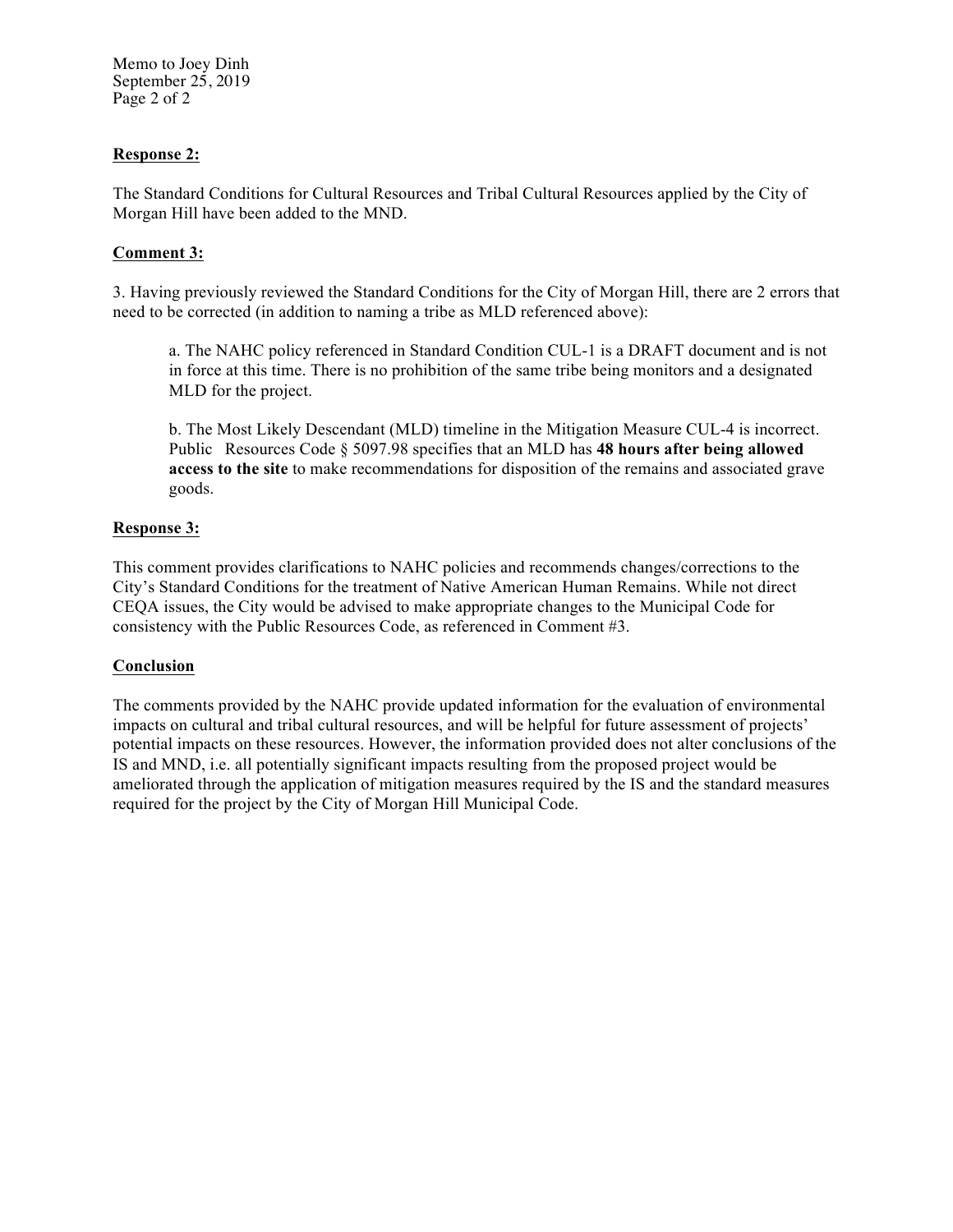STATE OF CALIFORNIA GALITORIA CONTROLLED CONTROL CONTROL CONTROL CONTROL CONTROLLED Gavin Newsom, Governor NATIVE AMERICAN HERITAGE COMMISSION **Cultural and Environmental Department 1550 Harbor Blvd., Suite 100 West Sacramento, CA 95691 Phone (916) 373-3710 Email: nahc@nahc.ca.gov Website: http://www.nahc.ca.gov**





August 16, 2019

Joey Dinh City of Morgan Hill 17575 Peak Avenue Morgan Hill, CA 95037

Also sent via e-mail: joey.dinh@morganhill.ca.gov

RE: **SCH# 2019079077, Diana Avenue – Mana Residential Development Project**, City of Morgan Hill; Santa Clara County, California

Dear Mr. Dinh:

The Native American Heritage Commission (NAHC) has reviewed the Mitigated Negative Declaration prepared for the above referenced project. The review included the Project Information and Project Description; and the Evaluation of Environmental Impacts, section 5, Cultural Resources and section 17 Tribal Cultural Resources prepared by Geier & Geier Consultants, Inc./ Holman & Associates/ Tetra Tech for the City of Morgan Hill. We have the following concern(s):

- 1. Statements in the Cultural Resources section stipulates that the Amah Mutsun Tribal Band would determine the Most Likely Descendant (MLD) for the project. This is the responsibility of the Native American Heritage Commission only. MLDs are not designated in advance of a find of Native American Human Remains on a specific project. Having been designated MLD for previous projects in the area does not mean that the named tribe will be designated for this project. Please see Public Resources Code section § 5097.98 for the process of designating a MLD when Native American Human remains are discovered.
- 2. The Standard Conditions for Cultural Resources are referred to in the Cultural Resources section but are not included in the Mitigated Negative Declaration.
- 3. Having previously reviewed the Standard Conditions for the City of Morgan Hill, there are 2 errors that need to be corrected (in addition to naming a tribe as MLD referenced above):
	- a. The NAHC policy referenced in Standard Condition CUL-1 is a DRAFT document and is not in force at this time. There is no prohibition of the same tribe being monitors and a designated MLD for the project.
	- b. The Most Likely Descendant (MLD) timeline in the Mitigation Measure CUL-4 is incorrect. Public Resources Code § 5097.98 specifies that an MLD has **48 hours after being allowed access to the site** to make recommendations for disposition of the remains and associated grave goods.

Agencies should be aware that AB 52 does not preclude them from initiating tribal consultation with tribes that are traditionally and culturally affiliated with their jurisdictions before the timeframes provided in AB 52. For that reason, we urge you to continue to request Native American Tribal Consultation Lists and Sacred Lands File searches from the NAHC. The request forms can be found online at: http://nahc.ca.gov/resources/forms/. Additional information regarding AB 52 can be found online at http://nahc.ca.gov/wp-content/uploads/2015/10/AB52TribalConsultation\_CalEPAPDF.pdf, entitled "Tribal Consultation Under AB 52: Requirements and Best Practices".

The NAHC recommends lead agencies consult with all California Native American tribes that are traditionally and culturally affiliated with the geographic area of your proposed project as early as possible in order to avoid inadvertent discoveries of Native American human remains and best protect tribal cultural resources.

A brief summary of portions of AB 52 and SB 18 as well as the NAHC's recommendations for conducting cultural resources assessments is also attached.

If you have any questions, please contact me at my email address: gayle.totton@nahc.ca.gov.

Sincerely,

Gayle Totton, B.S., M.A., Ph. D a*yle Totton*<br>ylg Totton, B.S., M.A., Ph. D

Assbciate Governmental Program Analyst

Attachment cc: State Clearinghouse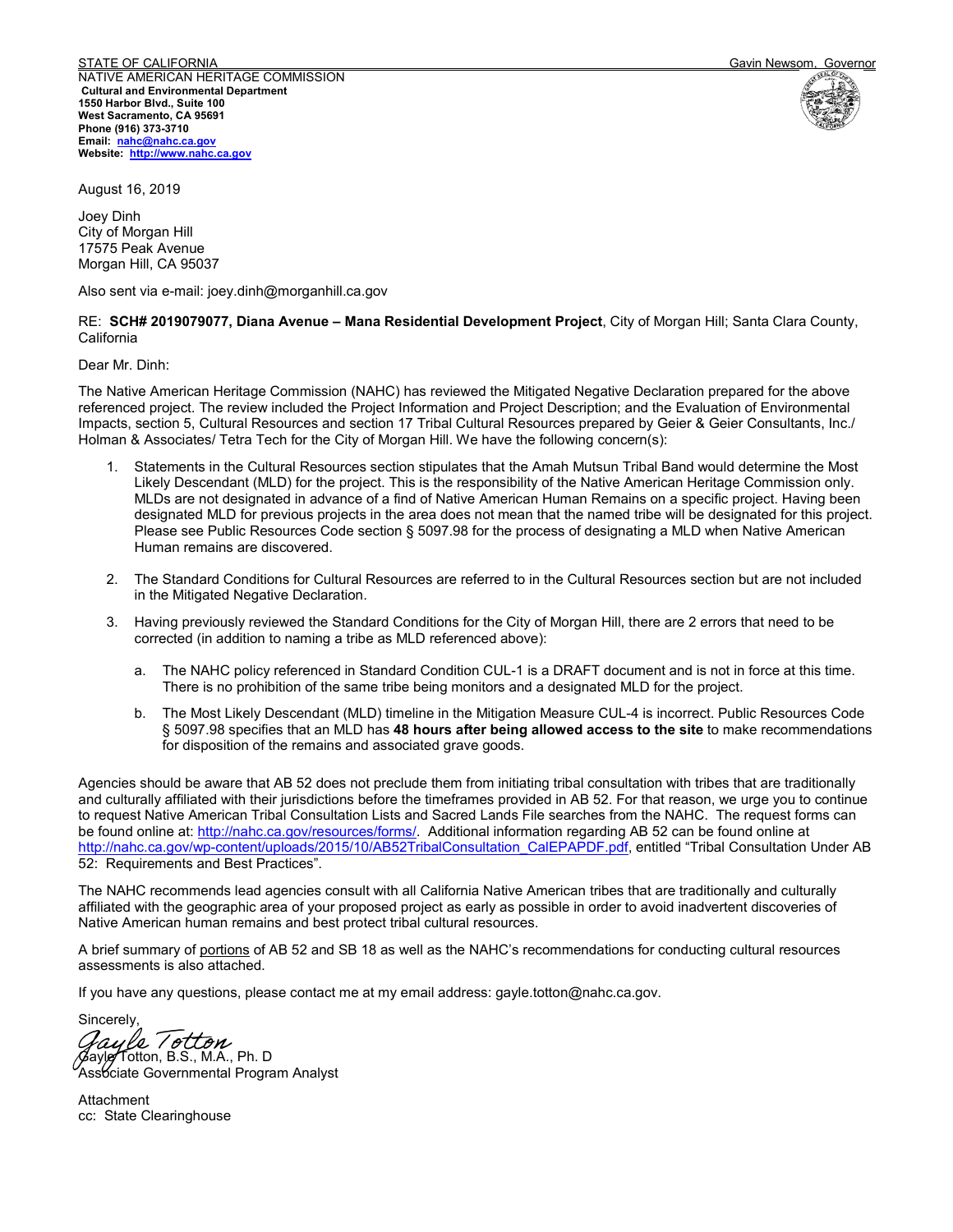The California Environmental Quality Act (CEQA)<sup>1</sup>, specifically Public Resources Code §21084.1, states that a project that may cause a substantial adverse change in the significance of a historical resource is a project that may have a significant effect on the environment.2 If there is substantial evidence, in light of the whole record before a lead agency, that a project may have a significant effect on the environment, an environmental impact report (EIR) shall be prepared.<sup>3</sup> In order to determine whether a project will cause a substantial adverse change in the significance of a historical resource, a lead agency will need to determine whether there are historical resources with the area of project effect (APE).

CEQA was amended in 2014 by Assembly Bill 52. (AB 52).4 **AB 52 applies to any project for which a notice of preparation or a notice of negative declaration or mitigated negative declaration is filed on or after July 1, 2015.** AB 52 created a separate category for "tribal cultural resources"<sup>5</sup>, that now includes "a project with an effect that may cause a substantial adverse change in the significance of a tribal cultural resource is a project that may have a significant effect on the environment.<sup>6</sup> Public agencies shall, when feasible, avoid damaging effects to any tribal cultural resource.<sup>7</sup> Your project may also be subject to **Senate Bill 18 (SB 18)** (Burton, Chapter 905, Statutes of 2004), Government Code §65352.3, if it also involves the adoption of or amendment to a general plan or a specific plan, or the designation or proposed designation of open space. **Both SB 18 and AB 52 have tribal consultation requirements**. Additionally, if your project is also subject to the federal National Environmental Policy Act (42 U.S.C. § 4321 et seq.) (NEPA), the tribal consultation requirements of Section 106 of the National Historic Preservation Act of 1966<sup>8</sup> may also apply.

#### **Consult your legal counsel about compliance with AB 52 and SB 18 as well as compliance with any other applicable laws**.

#### **Pertinent Statutory Information:**

#### **Under AB 52:**

AB 52 has added to CEQA the additional requirements listed below, along with many other requirements:

Within fourteen (14) days of determining that an application for a project is complete or of a decision by a public agency to undertake a project, a **lead agency** shall provide formal notification to a designated contact of, or tribal representative of, traditionally and culturally affiliated California Native American tribes that have requested notice.

A **lead agency** shall begin the consultation process within 30 days of receiving a request for consultation from a California Native American tribe that is traditionally and culturally affiliated with the geographic area of the proposed project.9 and **prior to the release of a negative declaration, mitigated negative declaration or environmental impact report**. For purposes of AB 52, "consultation shall have the same meaning as provided in Gov. Code §65352.4 (SB 18).<sup>10</sup>

The following topics of consultation, if a tribe requests to discuss them, are mandatory topics of consultation:

- a. Alternatives to the project.
- b. Recommended mitigation measures.
- c. Significant effects.<sup>11</sup>
- **1.** The following topics are discretionary topics of consultation:
	- **a.** Type of environmental review necessary.
	- **b.** Significance of the tribal cultural resources.
	- **c.** Significance of the project's impacts on tribal cultural resources.

If necessary, project alternatives or appropriate measures for preservation or mitigation that the tribe may recommend to the lead agency.  $12$ 

With some exceptions, any information, including but not limited to, the location, description, and use of tribal cultural resources submitted by a California Native American tribe during the environmental review process **shall not be included in the environmental document or otherwise disclosed by the lead agency or any other public agency to the public, consistent with Government Code §6254 (r) and §6254.10.** Any information submitted by a California Native American tribe during the consultation or environmental review process shall be published in a confidential appendix to the environmental document unless the tribe that provided the information consents, in writing, to the disclosure of some or all of the information to the public.<sup>13</sup>

If a project may have a significant impact on a tribal cultural resource, **the lead agency's environmental document shall discuss** both of the following:

a. Whether the proposed project has a significant impact on an identified tribal cultural resource.

 $\overline{a}$ <sup>1</sup> Pub. Resources Code § 21000 et seq.

 $^2$  Pub. Resources Code § 21084.1; Cal. Code Regs., tit.14, § 15064.5 (b); CEQA Guidelines Section 15064.5 (b)

<sup>&</sup>lt;sup>3</sup> Pub. Resources Code § 21080 (d); Cal. Code Regs., tit. 14, § 15064 subd.(a)(1); CEQA Guidelines § 15064 (a)(1)<br><sup>4</sup> Government Code 65352.3

<sup>&</sup>lt;sup>5</sup> Pub. Resources Code § 21074

<sup>&</sup>lt;sup>6</sup> Pub. Resources Code § 21084.2  $7$  Pub. Resources Code § 21084.3 (a)

<sup>8</sup> 154 U.S.C. 300101, 36 C.F.R. § 800 et seq.

<sup>9</sup> Pub. Resources Code § 21080.3.1, subds. (d) and (e)

<sup>10</sup> Pub. Resources Code § 21080.3.1 (b)<br>11 Pub. Resources Code § 21080.3.2 (a)

 $12$  Pub. Resources Code § 21080.3.2 (a)

<sup>13</sup> Pub. Resources Code § 21082.3 (c)(1)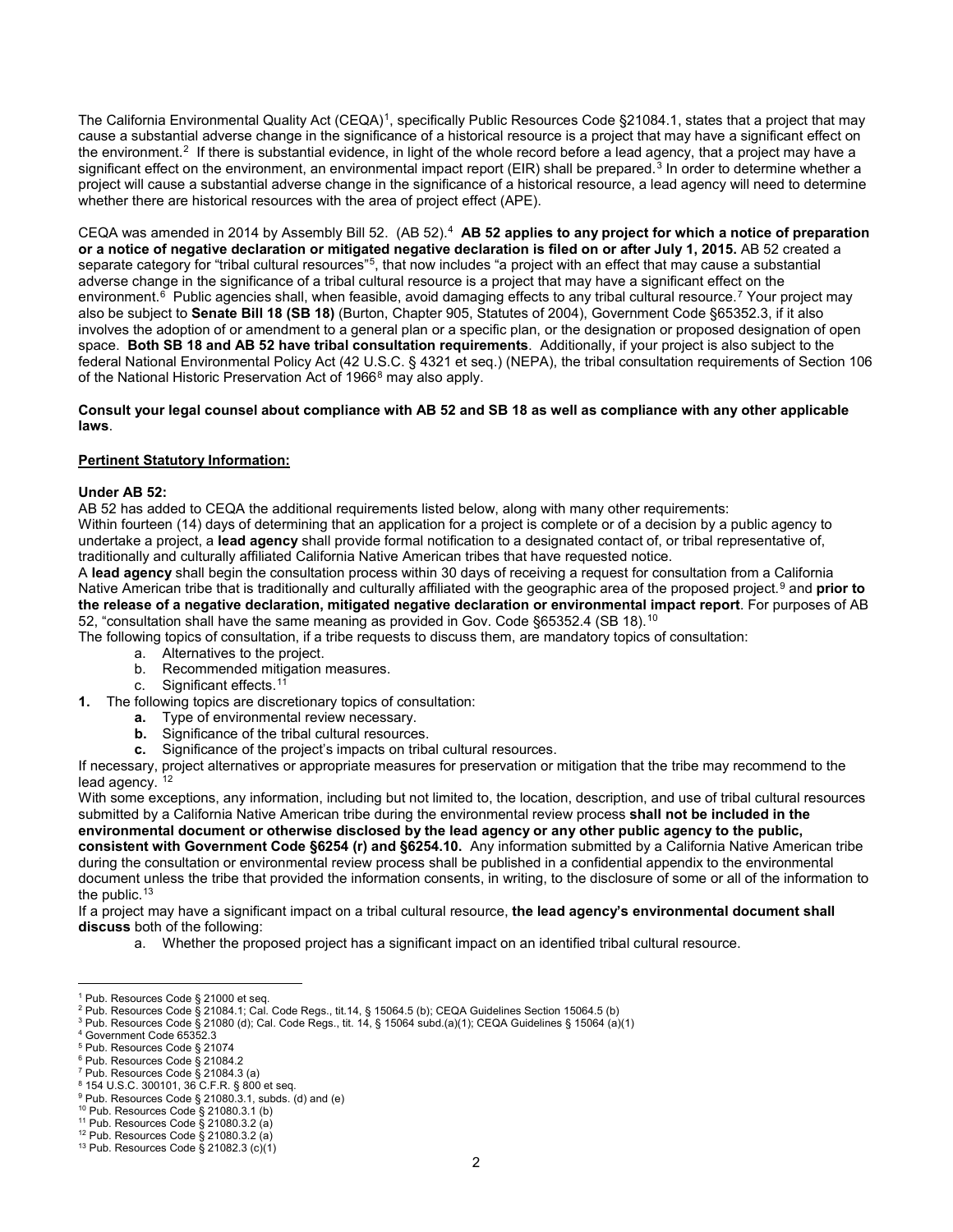b. Whether feasible alternatives or mitigation measures, including those measures that may be agreed to pursuant to Public Resources Code §21082.3, subdivision (a), avoid or substantially lessen the impact on the identified tribal cultural resource.14

Consultation with a tribe shall be considered concluded when either of the following occurs:

a. The parties agree to measures to mitigate or avoid a significant effect, if a significant effect exists, on a tribal cultural resource; or

b. A party, acting in good faith and after reasonable effort, concludes that mutual agreement cannot be reached.<sup>15</sup> Any mitigation measures agreed upon in the consultation conducted pursuant to Public Resources Code §21080.3.2 **shall be recommended for inclusion in the environmental document and in an adopted mitigation monitoring and reporting program**, if determined to avoid or lessen the impact pursuant to Public Resources Code §21082.3, subdivision (b), paragraph 2, and shall be fully enforceable.<sup>16</sup>

If mitigation measures recommended by the staff of the lead agency as a result of the consultation process are not included in the environmental document or if there are no agreed upon mitigation measures at the conclusion of consultation, or if consultation does not occur, and if substantial evidence demonstrates that a project will cause a significant effect to a tribal cultural resource, **the lead agency shall consider feasible mitigation** pursuant to Public Resources Code §21084.3 (b).17 An environmental impact report **may not be certified**, nor may a mitigated negative declaration or a negative declaration be adopted unless one of the following occurs:

- **a.** The consultation process between the tribes and the lead agency has occurred as provided in Public Resources Code §21080.3.1 and §21080.3.2 and concluded pursuant to Public Resources Code §21080.3.2.
- **b.** The tribe that requested consultation failed to provide comments to the lead agency or otherwise failed to engage in the consultation process.
- **c.** The lead agency provided notice of the project to the tribe in compliance with Public Resources Code §21080.3.1 (d) and the tribe failed to request consultation within 30 days.18

*This process should be documented in the Tribal Cultural Resources section of your environmental document.*

### **Under SB 18:**

Government Code §65352.3 (a) (1) requires consultation with Native Americans on general plan proposals for the purposes of "preserving or mitigating impacts to places, features, and objects described §5097.9 and §5091.993 of the Public Resources Code that are located within the city or county's jurisdiction. Government Code §65560 (a), (b), and (c) provides for consultation with Native American tribes on the open-space element of a county or city general plan for the purposes of protecting places, features, and objects described in Public Resources Code §5097.9 and §5097.993.

- SB 18 applies to **local governments** and requires them to contact, provide notice to, refer plans to, and consult with tribes prior to the adoption or amendment of a general plan or a specific plan, or the designation of open space. Local governments should consult the Governor's Office of Planning and Research's "Tribal Consultation Guidelines," which can be found online at: https://www.opr.ca.gov/docs/09\_14\_05\_Updated\_Guidelines\_922.pdf
- Tribal Consultation: If a local government considers a proposal to adopt or amend a general plan or a specific plan, or to designate open space it is required to contact the appropriate tribes identified by the NAHC by requesting a "Tribal Consultation List." If a tribe, once contacted, requests consultation the local government must consult with the tribe on the plan proposal. **A tribe has 90 days from the date of receipt of notification to request consultation unless a shorter timeframe has been agreed to by the tribe**. 19
- There is no Statutory Time Limit on Tribal Consultation under the law.
- Confidentiality: Consistent with the guidelines developed and adopted by the Office of Planning and Research,<sup>20</sup> the city or county shall protect the confidentiality of the information concerning the specific identity, location, character, and use of places, features and objects described in Public Resources Code §5097.9 and §5097.993 that are within the city's or county's jurisdiction. 21
- Conclusion Tribal Consultation: Consultation should be concluded at the point in which:
	- $\circ$  The parties to the consultation come to a mutual agreement concerning the appropriate measures for preservation or mitigation; or
	- o Either the local government or the tribe, acting in good faith and after reasonable effort, concludes that mutual agreement cannot be reached concerning the appropriate measures of preservation or mitigation.<sup>22</sup>

#### **NAHC Recommendations for Cultural Resources Assessments:**

• Contact the NAHC for:

 $\overline{a}$ <sup>14</sup> Pub. Resources Code § 21082.3 (b)

<sup>&</sup>lt;sup>15</sup> Pub. Resources Code § 21080.3.2 (b)

 $16$  Pub. Resources Code § 21082.3 (a) <sup>17</sup> Pub. Resources Code § 21082.3 (e)

<sup>18</sup> Pub. Resources Code § 21082.3 (d)

<sup>19</sup> (Gov. Code § 65352.3 (a)(2)).

<sup>&</sup>lt;sup>20</sup> pursuant to Gov. Code section 65040.2,

<sup>21</sup> (Gov. Code § 65352.3 (b)).

<sup>&</sup>lt;sup>22</sup> (Tribal Consultation Guidelines, Governor's Office of Planning and Research (2005) at p. 18).